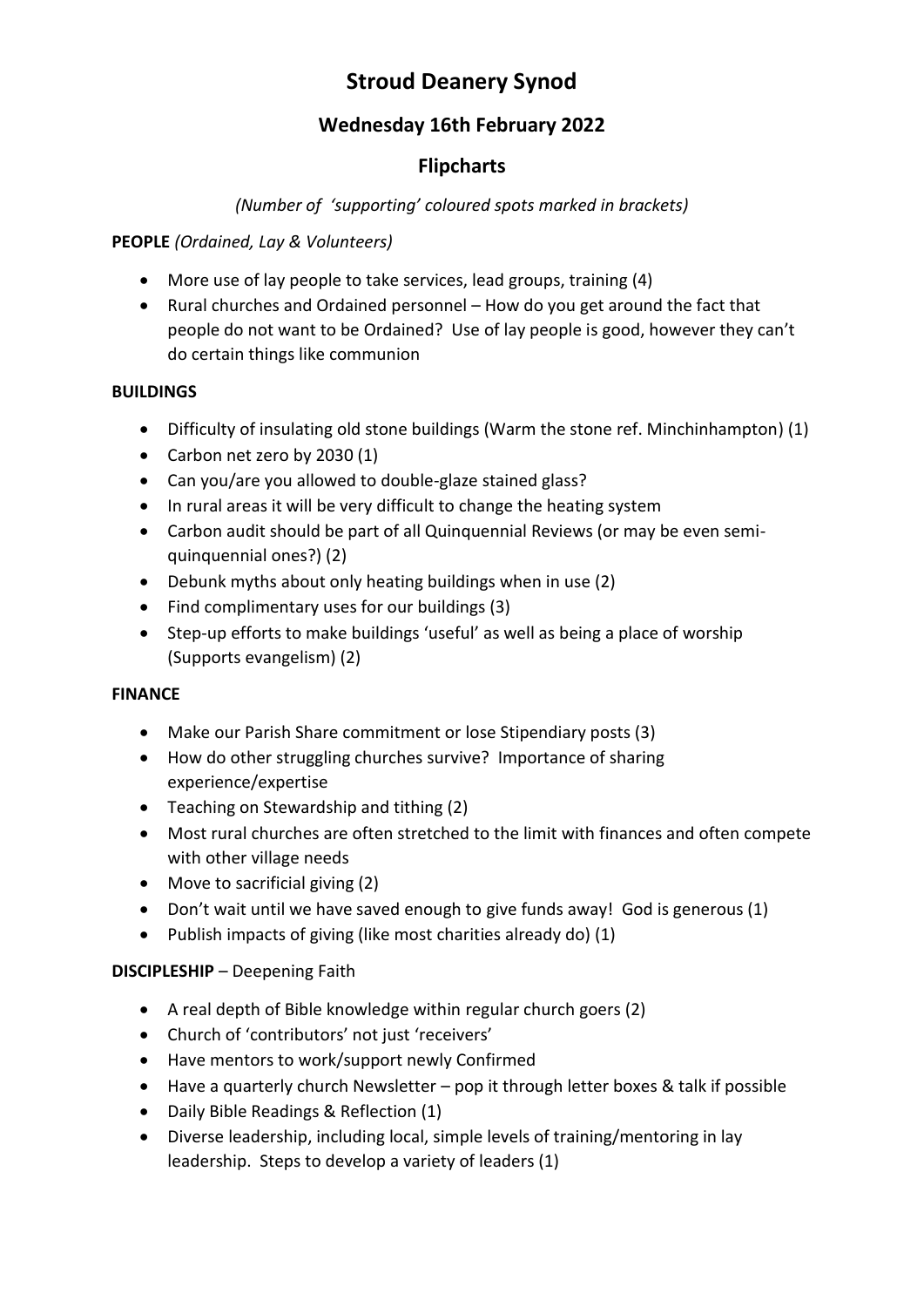- Canvas the community go out and talk to people about what they expect from their Church (1)
- Continue to extend training and mentoring for Lay Ministries (2)
- A commitment to read the Bible and pray outside of church services during the week (1)

### **CHILDREN, SCHOOLS AND YOUNG PEOPLE**

- If a school closes in our village or part of town, what happens to your ministry to those children & families (1)
- Involve the children in planning an outdoor service which suits them and get them to invite people (1)
- 2 or 3 central modern services for the young and young at heart
- Difficulty of getting children into churches due to so many sporting etc activities held on Sundays. Encourage schools to become involved in church is not always easy (1)
- Engaging with Sportily but taking it to rural areas not just the larger areas of population. (3)

#### **ENVIRONMENT & JUSTICE**

- Green Audit to embrace local people with experience/expertise (not hard in Stroud!)
- Don't let cost and competition hijack our journey to caring for environment and each other (2)
- Green Audit to encourage/push 'green' challenges and goals (1)
- What can we do to encourage one another to live more 'eco' lives as church members? (2)

#### **COMMUNITY ENGAGEMENT**

- The Church as the centre of the community a place where **all** will go to church for support, and spiritual feeding. (3)
- In the towns & cities, how can churches feed into (almost literally) community hubs & centres? Aiming not to make the churches central – is this ok? (1)
- Every Church to have a Priest or Reader responsible for the community, however large the Benefice (2)

#### **EVANGELISM**

- Radical hospitality to spiritual seekers (4)
- Deeper experience of Christ at the Centre
- Check out what God's already up to (1)
- Being seen to support others affected by climate change and lack of social justice links to African/3rd world communities
- Evangelism through community engagement by doing things for all community to participate in (2)